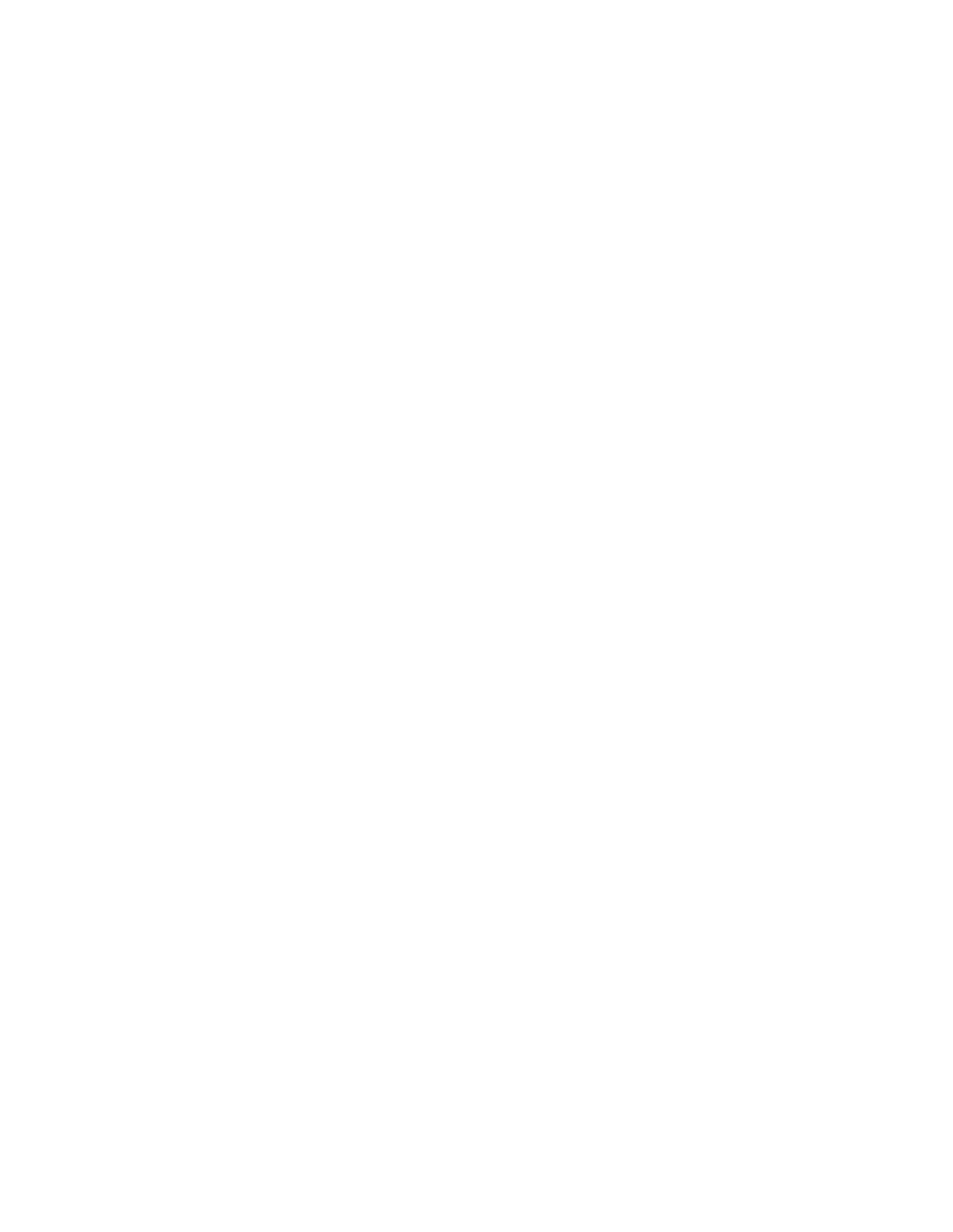

# **A RESOLUTION RATIFYING THE MEDIATED SETTLEMENT AGREEMENT BETWEEN THE REGIONS C AND D REGIONAL WATER PLANNING GROUPS EFFECTIVE NOVEMBER 9, 2015**

## RESOLUTION NO. 15-3

**WHEREAS**, the Region C Water Planning Group timely presented its 2016 Initially Prepared Plan to the Texas Water Development Board; and

**WHEREAS**, in response thereto, the Region D Water Planning Group alleged that an interregional conflict existed between that plan and the 2016 Region D Initially Prepared Plan, concerning the development of certain surface water resources in Region D; and

**WHEREAS**, on September 9, 2015, the Texas Water Development Board found that an interregional conflict existed between the Regions C and D 2016 Initially Prepared Plans, and referred the matter to mediation; and

**WHEREAS**, duly-appointed representatives of the Regions C and D Water Planning Groups mediated the issue of the alleged interregional conflict on October 5, 2016; and

**WHEREAS**, the representatives of the Regions C and D Water Planning Groups reached a proposed mediated settlement agreement with respect to the alleged interregional conflict.

### **NOW, THEREFORE, BE IT RESOLVED BY THE REGION C WATER PLANNING GROUP:**

The Region C Water Planning Group ratifies, approves and adopts the Agreement Resolving the Declared Conflict Between the Region C and Region D Initially Prepared Water Plans, a copy of which is attached to this resolution as Exhibit A, and which is incorporated by reference herein and made a part hereof as fully as if set forth herein.

### **THIS RESOLUTION ADOPTED BY THE REGION C WATER PLANNING GROUP IN A REGULAR MEETING ON THE 9th DAY OF NOVEMBER 2015**.

**KEVIN WARD**, Secretary **JODY PUCKETT**, Chair

\_\_\_\_\_\_\_\_\_\_\_\_\_\_\_\_\_\_\_\_\_\_\_\_\_\_\_\_\_\_ \_\_\_\_\_\_\_\_\_\_\_\_\_\_\_\_\_\_\_\_\_\_\_\_\_\_\_\_\_